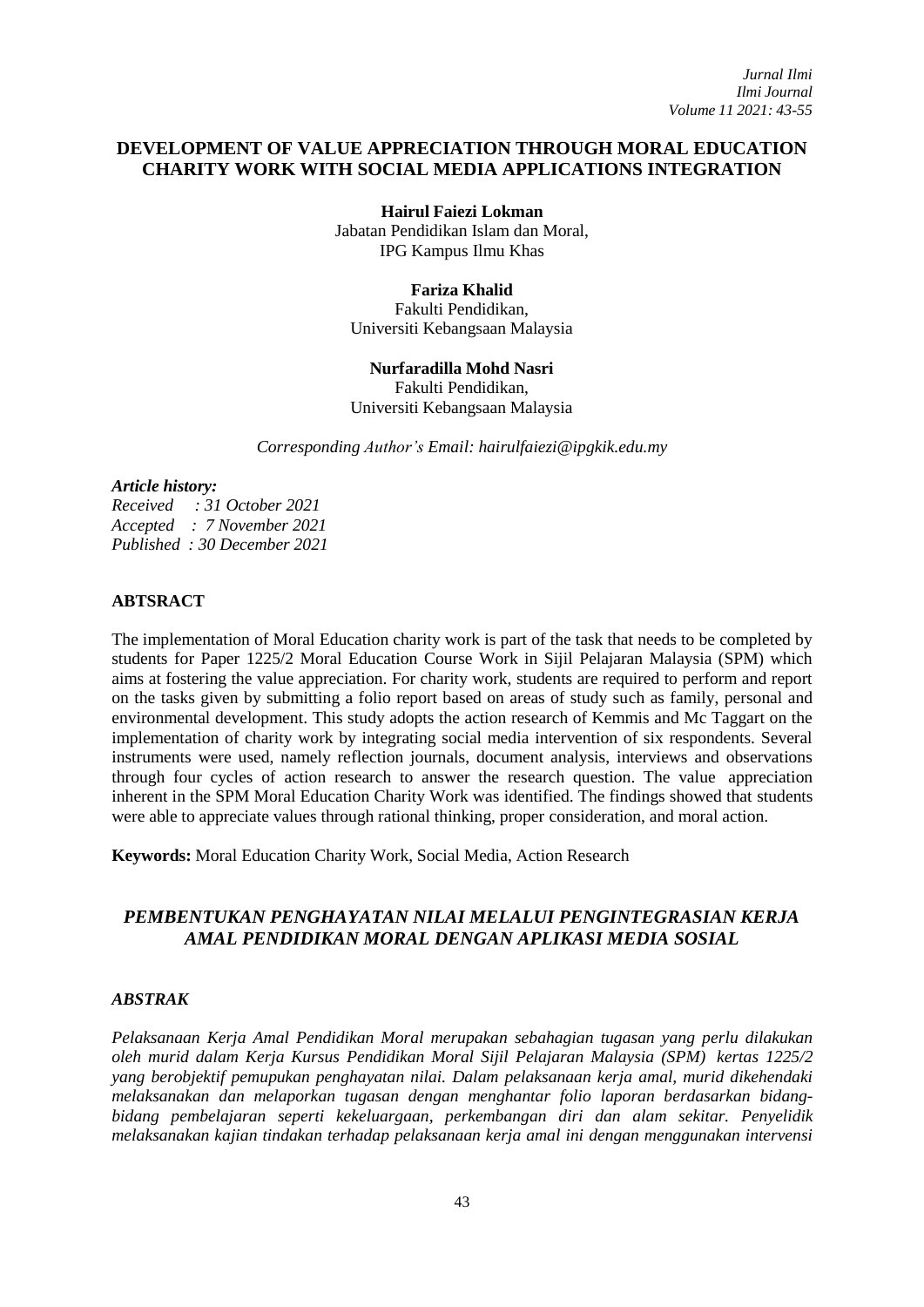*pengintegrasian kerja amal bersama dengan media sosial terhadap enam orang responden kajian menggunakan kajian tindakan Kemmis dan Mc Taggart. Beberapa instrumen telah digunakan iaitu jurnal refleksi, analisis dokumen, temu bual dan pemerhatian melalui empat gelungan kajian tindakan bagi menjawab persoalan kajian iaitu untuk mengenalpasti penghayatan nilai yang wujud dalam Kerja Amal Pendidikan Moral SPM. Dapatan kajian menunjukkan murid telah dapat menghayati nilai melalui pemikiran yang rasional, pertimbangan yang tepat dan tindakan yang bermoral.*

*Kata Kunci: Kerja Amal Pendidikan Moral, Media Sosial, Kajian Tindakan*

### **INTRODUCTION**

In Malaysia, it is compulsory for the non-Muslim students of Form Four and Five to sit for Moral Education examination in Sijil Pelajaran Malaysia (SPM). The standard curriculum for Moral Education aims to develop a moral and ethical human being who adheres to universal values based on moral principles and contributes to the well-being of the nation and global community (Ministry of Education Malaysia 2017). Students are required to sit for two Moral Education examination papers, namely Written Examination Test (1225/1) and Moral Education Coursework (1225/2) (Ministry of Education Malaysia, 2000). In coursework, students are required to perform two tasks, which involve elements of commitment and personality.

Through the personality element, students need to carry out charity work. Among the objectives of the Moral Education charity work implementation is to inculcate the element of value appreciation among students and to foster the elements of communication, problem solving, positive attributes practice and decision-making skills based on moral values (Malaysian Examination Board, 2008). Focus on value appreciation is the main purpose of implementing this charity work, where students are required to carry out tasks in the form of community service, programs and activities based on three areas of learning, such as personal, family and environmental development (Malaysian Examination Board, 2008).

However, there are some issues in the implementation of Moral Education charity work. From the findings of the preliminary study, there are several issues regarding its implementation. For example, the currently used format for charity work implementation is not able to measure the value appreciation of students as they only report on the task (Nurul Adha, personal communication 2017). In current format, a student is required to submit to teachers a folio containing report on the charity work implemented but no observations and monitoring made to the procedures taken for completing the work. Although students have attached pictures in their reports, their procedures and implementations in order are difficult to verify (Nurul Ain, Personal Communication 2017). Moreover, plagiarism has been detected in some of the reports, such as imitating the work of a friend and students have simply changed the picture attachment and front page of the folio report (Merah Sibeh, personal Communication 2017). Teo and Gan (2015) conducted a study on the implementation of Moral Education charity work and found that the effectiveness of establishing value appreciation in students was not observable. In addition, the reporting format also made it difficult for students to show their dedication while carrying out the charity work.

The Moral Education teaching method still uses lecturing system, case studies and storytelling (Thambu, 2014). Most Moral Education learning has yet to adopt new learning methods and mediums as a means of disseminating knowledge, such as technology-based education and learning that can help students to develop their potential and value appreciation (Hairul Faiezi, 2016). Gwee & Damodaran (2015) also elucidated that the use of teaching materials incorporating information technology will have a greater impact on the teaching process. Recent studies have shown that the use of information technology in the teaching and learning process has had a positive impact in many aspects. Therefore, this study conducts an action research on the implementation of Moral Education charity work by integrating social media.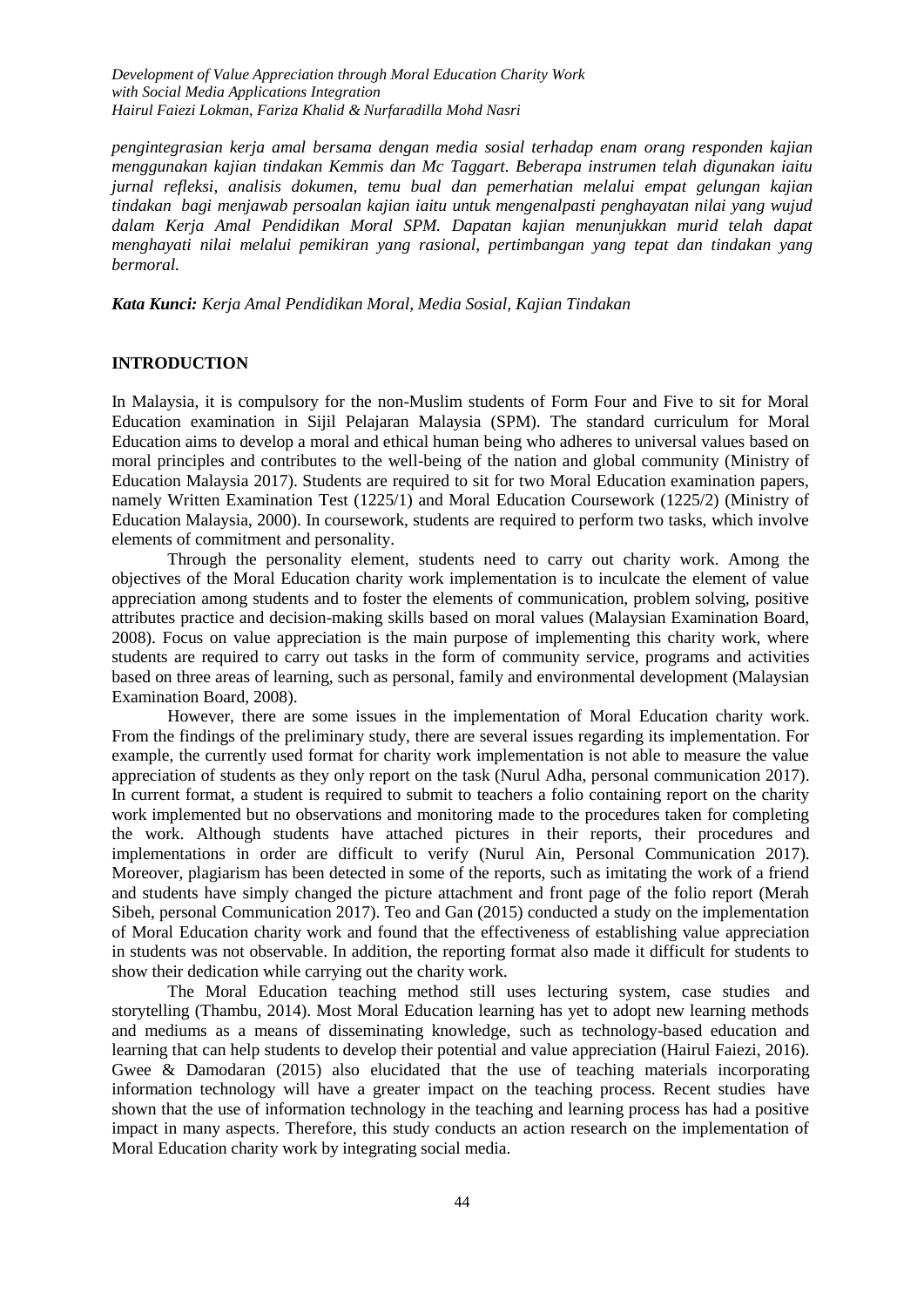## **LITERATURE REVIEW**

Some recent studies on the use of social media applications to aid the teaching and learning process have been extensively reported. For example, the use of Facebook application has increased the level of writing and mastery of learning in English subjects (Lydon et al., 2014). The use of this application has increased the proficiency of writing among students. In addition, studies by Aidin (2014) and Gonzalez and Gadbury Amyot (2016) also reported that the use of social media applications can shape students' confidence in communication. Learning through Twitter medium has also enabled collaborative learning as it provides a convenient medium of search and conversation between students and lecturers (Tur, Marin & Carpenter, 2017). Twitter also allows students to easily share and discuss course content (Chawinga, 2016; Diyana et al., 2017).

Social media applications have also been used as a medium to disseminate positive attributes to the society. For example, a study by Ramkumar et al. (2016) showed that the Instagram application has become a medium for educating, guiding and disseminating information on a particular subject. Similarly, Yamcharoen (2014) contended that Instagram app also served as a platform for disseminating Buddhist practices in Thailand to community groups practicing such religious teachings. Thus, it can be postulated that social media application could be effectively used by researchers particularly in the field of education and society through action research intervention.

In many previous studies, social media applications are beneficial in teaching and learning processes. However, studies on the effectiveness of social media to form value appreciation among students for Moral Education learning are scarce. Over the years, social media is known to foster awareness regarding social work and environment. The learning process for Moral Education subject in Malaysia has never been studied, especially in reviewing the effectiveness of its use in forming an element of value appreciation of students. Current studies include drama theater intervention (Thambu, 2014), Hermeneutic method (Nachiappan, Sinnasamy & Suffian, 2017) and the use of short films (Gurusamy, Thambu & Vengadasalam, 2015) only. Thus, the objective of this study is to identify the value appreciation inherent in Moral Education charity working of SPM using social media integration. Through this study, the elements of value appreciation in students were observed while carrying out the given task using action research intervention.

# **METHODOLOGY**

This study adopts the design of action research from Kemmis and Mc Taggart (1988) comprising four action learning cycles, namely planning, action, observation and reflection (Kemmis and Mc Taggart, 1988). Sampling was conducted on six students as a focus group in this study selected from those who took the subject of Form Four Moral Education. The selection was made based on their inclination towards the use of LMS and SMN as well as having good records in the Integrated Computer Technology and Learning (ICTL) examination while in Form Three previously. The instruments used were interviews, document analysis, reflection journals and observations. Cohen Kappa 4 expert index and triangulation were used to evaluate the reliability of this study.

Owing to several research cycles, this model was selected for this study to ensure continuous research process even if the intervention is yet to improve the issues encountered (Kemmis, 1994). This model will enable researchers to be more pragmatic in creating action plans that will enhance interventions (Craig, 2004) in each cycle. In the action plan, researchers can indirectly improve teaching and facilitation (PdPc) process through the findings and reflections of the study. From the research cycles, problem solving among students will offer a more meaningful and holistic impact (Thambu, 2014).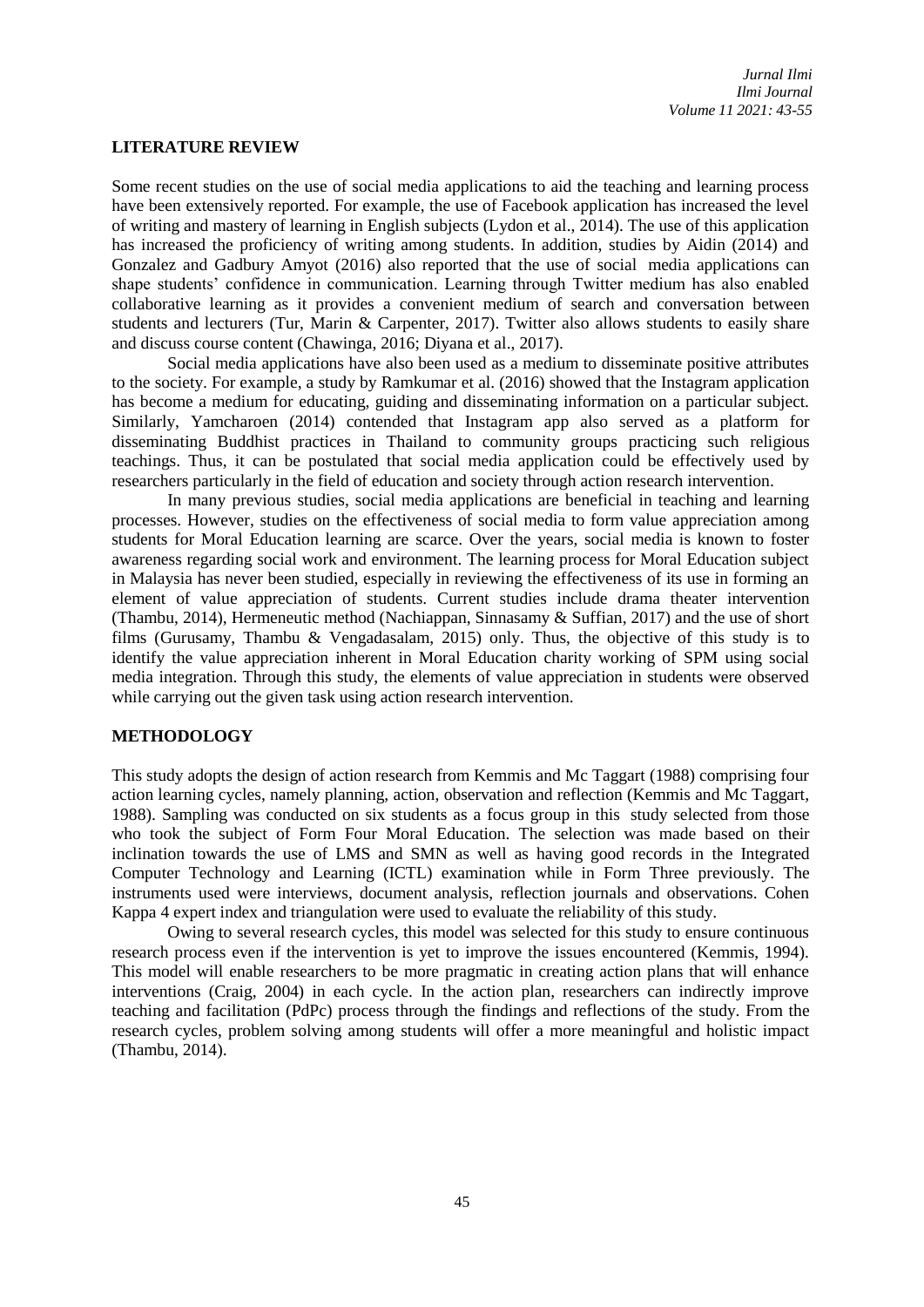# **Implementation of Action Research in Four Cycles**

Through the adoption of action research model of Kemmis and Mc Taggart (1998), four action learning cycles were applied based on reflection of each cycle after planning, action and observation process. In each cycle, one title was given to students in the following fields:

- 1. Field 1 Self development
- 2. Field  $2 Family$
- 3. Field 3 Environment theme 1
- 4. Field 4 Environment theme 2

Three action plans were used to improve the intervention in each new cycle. Table 1 summarizes the action plans resulting from the reflection of each study.

| Cycle           | <b>Reflection</b>                                                                                                                                                                                                       | <b>Action Plan</b> |                                                                                                                            |  |  |  |
|-----------------|-------------------------------------------------------------------------------------------------------------------------------------------------------------------------------------------------------------------------|--------------------|----------------------------------------------------------------------------------------------------------------------------|--|--|--|
| First<br>cycle  | Weakness in Facebook Page<br>application control as students cannot<br>submit tasks in order                                                                                                                            | PT1                | Improve function of<br>Facebook Page application<br>to students through<br>mentoring sessions in the<br>WhatsApp group app |  |  |  |
|                 | Poor telecommunication network<br>access to some students                                                                                                                                                               |                    | Recommend some mobile<br>phone networks with good<br>internet access                                                       |  |  |  |
| Second<br>cycle | Posting status on<br>social media pages                                                                                                                                                                                 | PT <sub>2</sub>    | Posting status according to<br>chronology                                                                                  |  |  |  |
|                 | Processing status on<br>social media pages                                                                                                                                                                              |                    | Writing status method using<br>FAIZI method                                                                                |  |  |  |
| Third<br>cycle  | Lack of feedback on posting status<br>and tasks                                                                                                                                                                         | PT3                | Application of 'share'<br>concept on posting status to<br>various communities                                              |  |  |  |
| Fourth<br>cycle | Students able to perform study perfectly without any problems. There are<br>contingent findings on the awareness of local and international webs<br>directly as a result of share concept through action plan 3 (PT 3). |                    |                                                                                                                            |  |  |  |

# TABLE 1: Reflections and action plans (PT) in each study cycle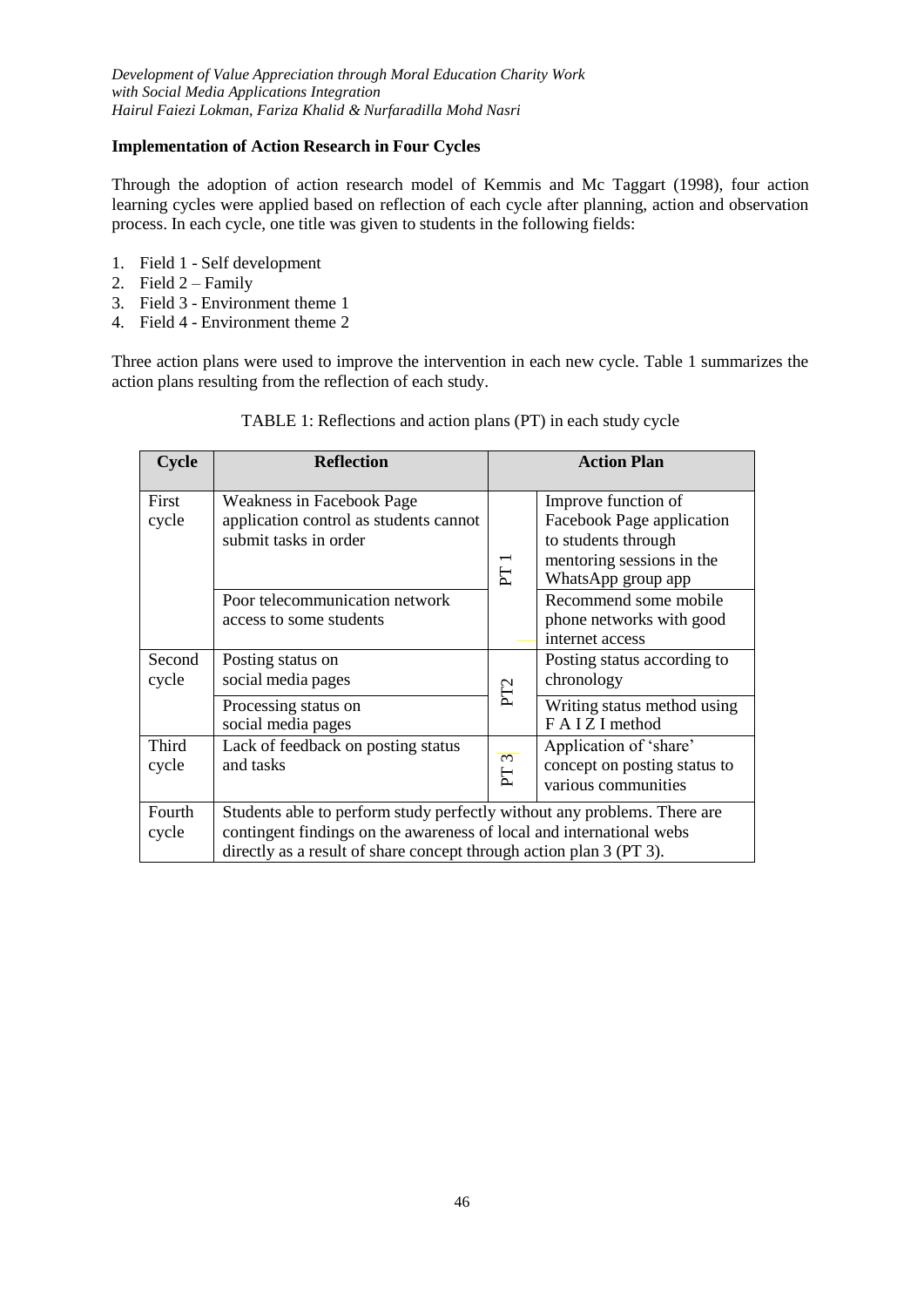

FIGURE 1: Implementation of Action Research

# **Intervention of Action Research Implemented**

In conducting a Moral Education charity work, the students were required to perform tasks related to the Moral Education subject. The charity work was implemented based on the guidelines set by the Malaysian Examination Board, where all students must integrate charity work with social media. Thus, students were required to disseminate the implementation of their tasks into social media applications. The social media apps selected were Facebook, Twitter and Instagram. The selection of these three applications is based on the large number of users worldwide (Statista, 2017).

To facilitate the dissemination of charity works, each student needed to create their own personal Facebook page account besides their personal Instagram and Twitter accounts. Throughout conducting the task, students were required to provide feedback and answer to any questions asked by the page visitors. Duration of two weeks was allocated to students to carry out their tasks and repeated several times as result from each reflection cycle indicated that there were problems that needed to be resolved.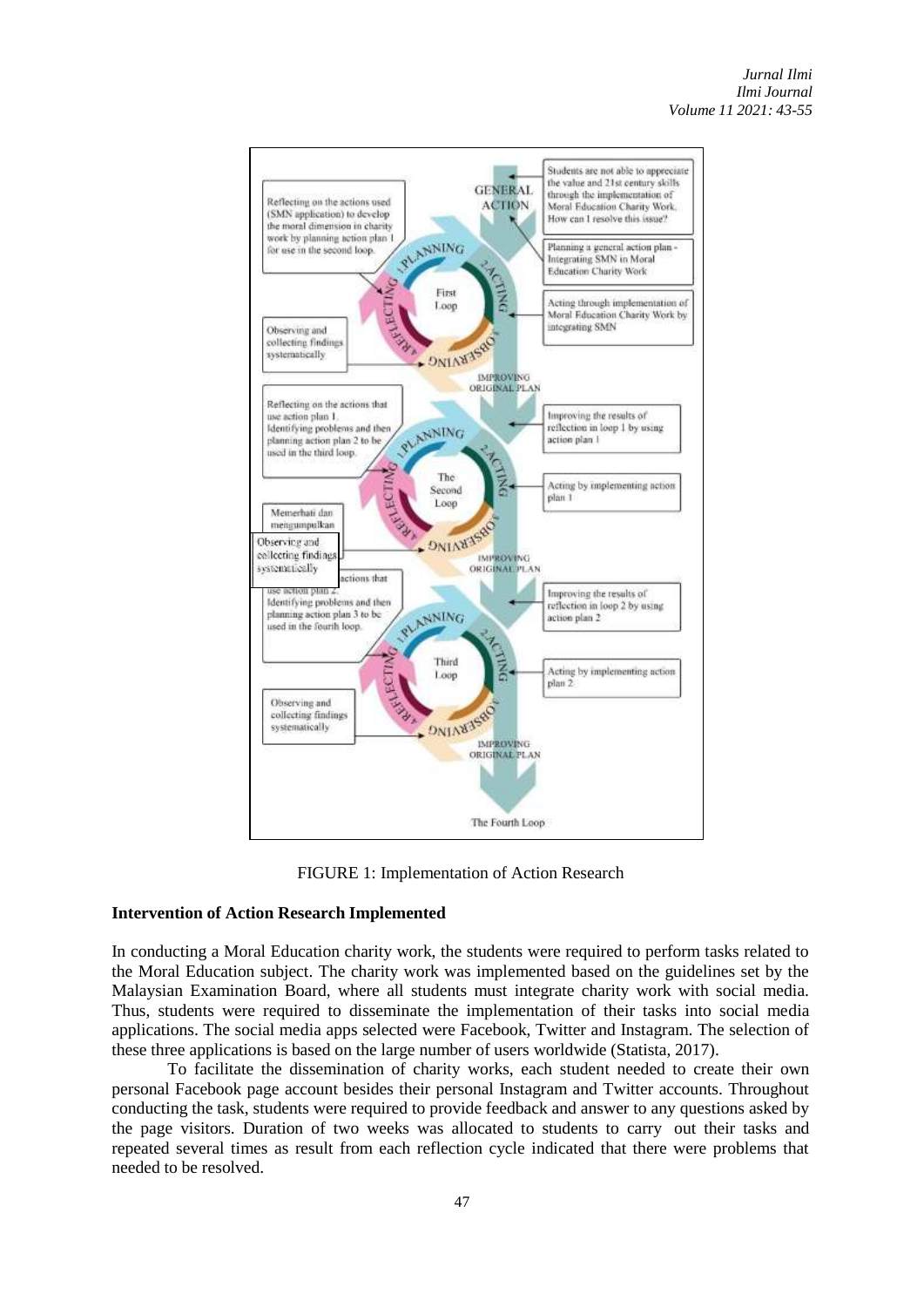Data were collected by document analysis of the charity works uploaded into social media applications. Observations were made through their works, feedback shared on social media pages and comments made by students. Interviews were also conducted after completion of tasks. Finally, researchers were able to see the reflection journal reporting made by students on the charity work completed.

## **Findings**

In this study, it was found that the implementation of Moral Education charity work by integrating social media was able to develop value appreciation of students. Through document analysis, observations, interviews and reflection journals, students were able to develop value appreciation by characterizing the moral dimension aspect embodied in the Comprehensive Human Model (MIM) as outlined in the Malaysian Moral Education Curriculum (MOE Moral Education Syllabus for Secondary Schools, 2000:1). These findings were confirmed by the average cohen kappa index amounting to 0.73 which is on a good scale that has been evaluated by four experts. Table 2 is a list of expert evaluators for the cohen kappa index.

| No. | Position                                       | Expertise                                  |  |  |
|-----|------------------------------------------------|--------------------------------------------|--|--|
| 1.  | Expert 1: Lecturer, Universiti Pendidikan      | <b>Action Research</b>                     |  |  |
|     | Sultan Idris (UPSI) (Doctor Philosophy)        | Qualitative Research                       |  |  |
|     |                                                | <b>Moral Education</b>                     |  |  |
| 2.  | Expert 2: Lecturer, Institut Pendidikan        | <b>Action Research</b>                     |  |  |
|     | Guru (Doctor Philosophy)                       | <b>Qualitative Research</b>                |  |  |
|     |                                                | <b>Moral Education</b>                     |  |  |
| 3.  | Expert 3: Head of Moral Education Unit,        | Head of the National Moral Education       |  |  |
|     | <b>Curriculum Education Division, Ministry</b> | Curriculum Panel                           |  |  |
|     | of Education                                   | <b>Moral Education</b>                     |  |  |
| 4.  | 4: Excellent Teacher<br>(Moral)<br>Expert      | <b>Moral Education Curriculum</b>          |  |  |
|     | Education, DG54), SMK Engku Hussein            | <b>Excellent Teacher (Moral Education)</b> |  |  |
|     | Selangor                                       |                                            |  |  |
|     |                                                |                                            |  |  |

TABLE 2: Information On Cohen Kappa's Expert Appraisers

Table 3 below is the findings of expert evaluation that has been done to 4 experts to confirm the findings of the study. Evaluation from these experts is important to determine the reliability of qualitative findings through the results of analysis of interviews, observations, and reflective journals.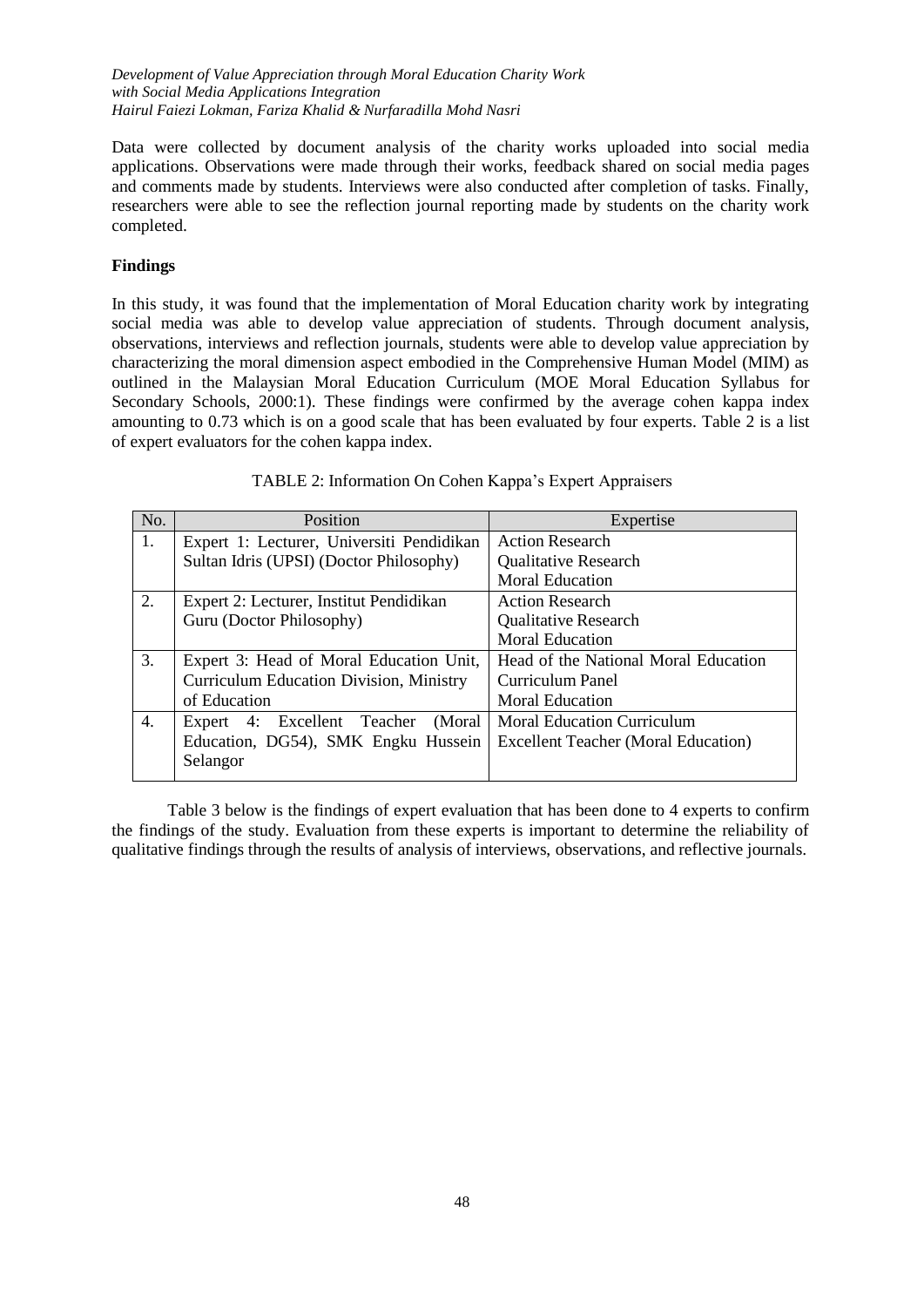| Theme                                                                                       | Number of Consent                         |                                    |                                    | Number of items                    |                                                                                             |
|---------------------------------------------------------------------------------------------|-------------------------------------------|------------------------------------|------------------------------------|------------------------------------|---------------------------------------------------------------------------------------------|
|                                                                                             | Expert 1                                  | Expert 2                           | Expert 3                           | Expert 4                           |                                                                                             |
| Value Appreciation                                                                          | 49                                        | 54                                 | 53                                 | 48                                 | 59                                                                                          |
| Fa<br>Fc $(59/2=54)$<br>Cohen Kappa: fa-fc<br>$N-fc$<br>Average approval<br>between experts | 49<br>29.5<br><u>19.5</u><br>29.5<br>0.60 | 54<br>29.5<br>24.5<br>29.5<br>0.83 | 53<br>29.5<br>26.5<br>29.5<br>0.89 | 48<br>29.5<br>18.5<br>29.5<br>0.62 | 29.5<br>$N=59$<br>Average approval<br>between experts<br>$0.60+0.83+0.89+0.62$<br>4<br>0.73 |

# TABLE 3: Findings of Expert Evaluation

Figure 1 shows the findings of the study on value appreciation of students



FIGURE 2: Findings on value appreciation of students

The findings of this study are discussed through theme analysis.

## a. Rational thinking

Students were able to demonstrate rational thinking through natural and reasoned thinking. The findings showed that students were able to provide rational thinking regarding the tasks based on spiritual aspects of festive celebration and power of Creator. For example, in document analysis the students have made it clear that the role of human as part of God's creation is to protect the environment in a posting status by the student…

*... we are God's creation... whoever does not love the environment, he cannot love others in life, so it is our duty to save the beauty of nature*

(G3ADIGR3.5)

In addition, students also demonstrated an element of value appreciation through their works on preparation of festivals, importance of culture and artistic knowledge, and environment. For example,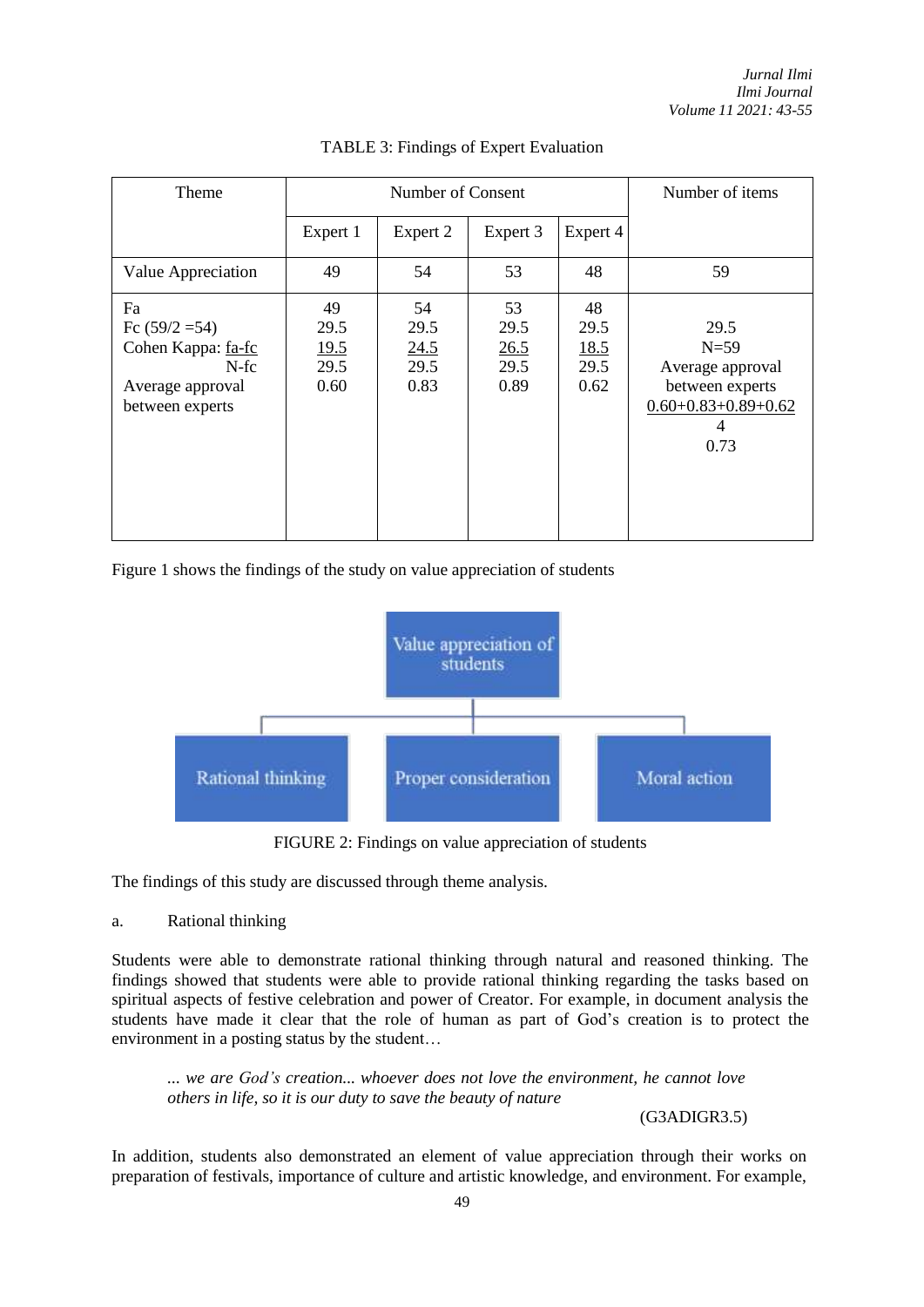in the third cycle, students showed value appreciation for rationale based on their actions to make the environment better. In the third task, students organized beach clean-up activities by collecting garbage with visitors (G3ADIGR2.7). In the comments, there were visitors of social media asking for other activities that could brighten and beautify the beach area other than clean-up? Students have provided rational and reasoned thinking by suggesting other activity such as decorating Morib Beach walls with murals (G3ADIGR2.7). The excerpt of answer given by the student to the visitor of social media is as follows:

*... other than that, we can draw mural on the wall at Morib Beach to make the place look brighter.*

#### (G3ADIGR2.7)

## b. Proper consideration

In this action research, students were able to demonstrate value appreciation through proper consideration. It is basically expressed through concern, motivation and generosity. In the area of concern, proper consideration was exhibited by students on family and environmental issues. For example, students showed their concern by making the right decisions when carrying out activities with their families for the preparation of Deepavali celebration. One of the students made the decision by helping his mother repaired the damaged flashing lamps used as ornament to celebrate Deepavali (G2ADIGR4.1). The screenshot of posting status is depicted in Figure 2.



FIGURE 3: Screenshot of student posting status

On the motivational side, students were able to self-motivate and self-considerate properly. Reflection journals showed that students have appreciated the value through self-motivation in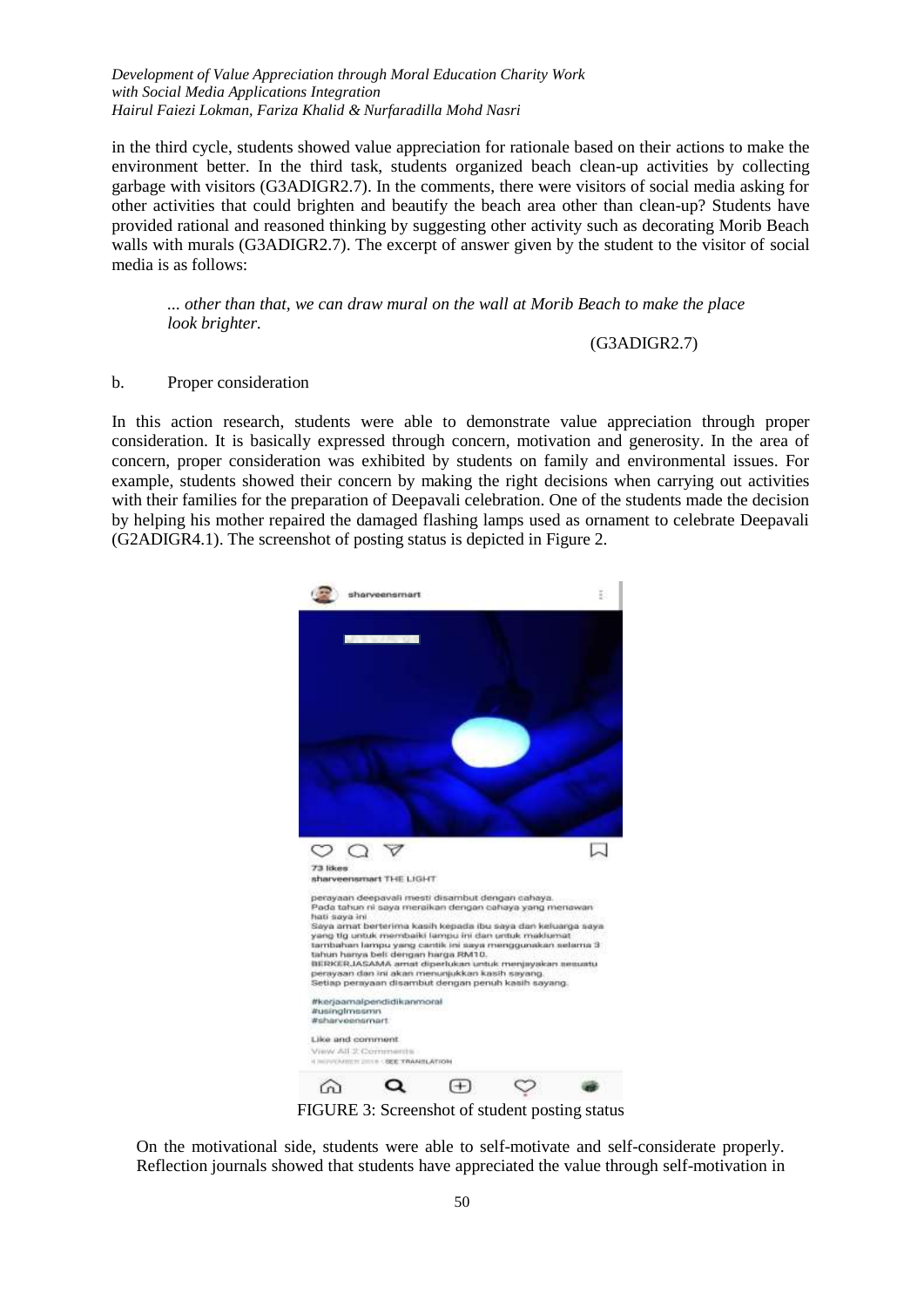making moral consideration. Students had explained that through charity work, they had changed their attitude from lazy to diligent. In addition, students also appreciated many values while performing the charity work by providing awareness and also shaping the student to be ethical and moralized persons. An excerpt from a reflection journal written by a student is as follows:

*Based on this project, I have learned the responsible behaviour. I am able to gain my parents' trust and confidence. I also learned the value of responsibility after performing a very heavy task perfectly with high scores. I learned how to be polite and virtuous in my daily interactions with family members. I also learned the value of diligent. I performed this work with diligences, perseverance, dedication and viability. I have changed my attitude from lazy to hardworking.*

### (G1JRR3.3)

Furthermore, students showed proper consideration through generosity by giving cookies and gifts through charity work in the first and third cycles. They also showed generosity by giving gifts to individual volunteers who have involved together in clean-up activities held at Morib Beach. This was proved by the document analysis where the students' presented gifts to the individuals who had collected the most amount of waste in the activity. The conversation screenshot was captured in the document analysis of the student.

*Hi guys, this is a picture taken after the clean-up activity. We cannot do this activity without all of you. Many thanks to the volunteers who were willing to spend time with us collecting the waste without complaining. We have presented prizes to the winners. Winners? Well, we presented gifts to two volunteers who collected the most waste in a given time.*

*(*G3ADFBR2.10)

#### c. Moral action

Value appreciation was also demonstrated by students in the aspect of moral action through selfaction, family, and environment. The moral actions that have been committed to oneself can be seen through the responsibility for the task given, religion and interpersonal. This can be evidenced through the student reflection journal in the first cycle indicating that religion aspects were fundamental to their moral actions. For example, a student has pasted a prayer text on the wall near to his study place.

*I had printed out the class schedule and learning prayer to be pasted on the wall and then my home will be comfortable.*

## (G1JRR3.2)

In addition, the value appreciation of students was also reflected in their moral action to family through custom and cultural elements as well as celebrating meaningful day with family members. Reflection journal analysis showed that there was a moral precedent for cultural and traditional preservation. The reflective journal of a student noted the activities of henna to sister and mother, as well as dressing for wedding ceremony as appropriate action to highlight and define the customs and culture of the Indian community. The following is a record of the student's reflection journal.

*I have put henna on my hands, mom and sister. Then, I chose my traditional dress. I also helped my grandma picking up some food at the wedding. Next, I took some pictures to save as memories.*

(G2JRR3.2)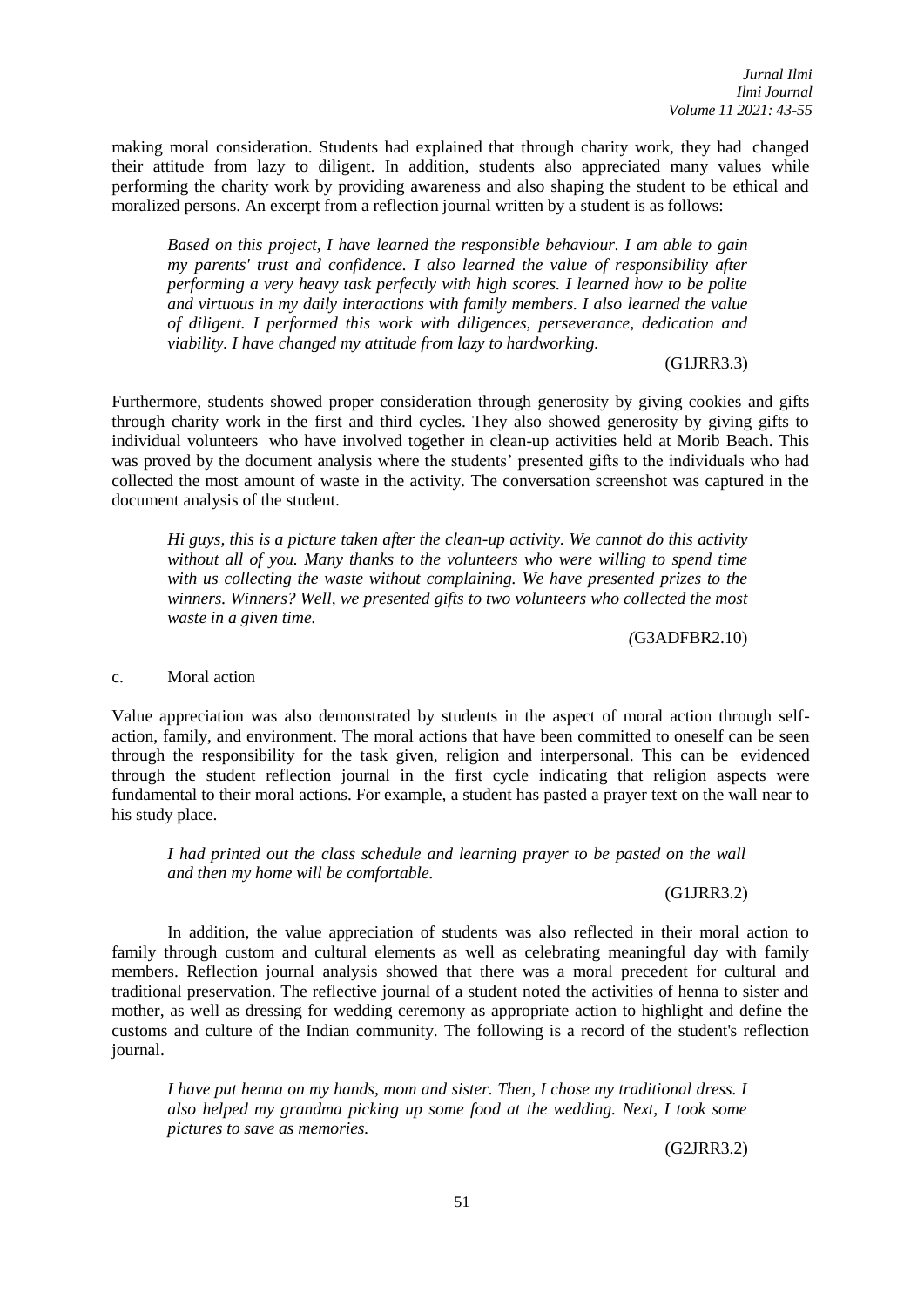Apart from that, students also showed value appreciation on environment through the awareness of the importance of preserving the environment and implementing clean-up activities. For example, in the third cycle, students took action by delivering an awareness message about the environment by holding clean-up activities at the beach. During the activity, students distributed posters to visitors to raise awareness of environmental issues.

*We also make posters for volunteers and visitors. Thus, we spend a lot of time together while completing the third task.*

(G3ADFBR2.4)



FIGURE 4: Shows poster distribution session at the beach

In addition to the fourth cycle, the students took appropriate action by raising the awareness of environmental preservation element through mural painting not only at the beach but also in school.

*The purpose of this mural painting is to brighten the environment, so that students can learn in a cheerful and beautiful environment. We also hope that this mural will raise awareness of the importance of preserving the environment.*

(G4ADFBR2.3)

#### **DISCUSSION**

The integration of social media into the Moral Education charity work has fulfilled the main aims and aspirations of the Moral Education curriculum to develop the concept of value appreciation in learning (Ministry Of Education, 2000). The findings of this study have achieved the primary goals of the Ministry of Education through the implementation of KBSR and KBSM which propose the application of value appreciation concept across the curriculum to students (Ainuddin & Abdullah, 2013) through various methods as well as teaching. The introduction of this multidisciplinary learning strategy has enhanced the level of value appreciation of students as well as shaping the moral aspect of a better student (Ali Suradin & Eni Eryanti, 2005).

The findings of this study are also in line with the development of moral dimension as core and support on formation of a moral individual (MOE Moral Education Syllabus For Secondary School, 2000:1). The moral dimension that should be possessed by each student is based on the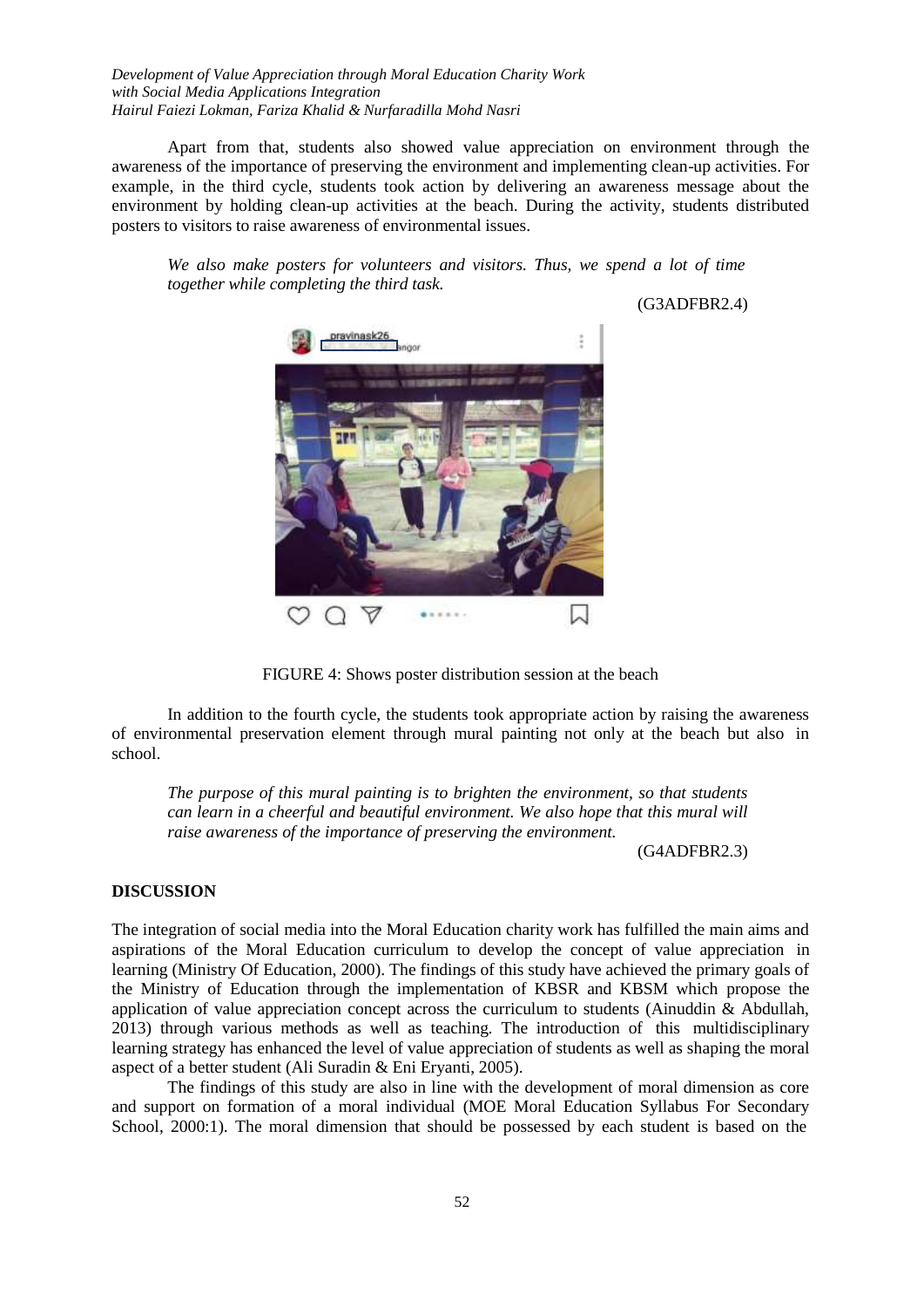Comprehensive Human Model (MIM) through rational reasoning, emotion and practice (Ali Suradin & Eni Eryanti, 2005). Students were able to highlight aspects of value appreciation by adopting the universal good practices found in the concepts of religion, tradition and culture (Abdul Rahman 1999) as a guide of life. This was evidenced when the students were able to highlight their social moral in decision-making and actions taken during the implementation of this charity work.

The main focus in the study of values or morals is to make disciples a moral person in society (Lickona, 1991). To be a moralized person, the individual must know what is good, desire good and also do good (Urban et al., 2018). Studies using these learning management system and social media applications have been able to exhibit the characteristics of moralized human as students have sought to formulate ideas in each task for disseminating good practice to all community members through the posting status on social media due to the implementation of charity work. As a result, students also did good by completing all of the charity works.

This study also brings a new dimension in the aspect of evaluating the Moral Education Charity Work. Through this study it can be seen that the evaluation aspect can be exhibited based on the assignments performed by the students. The assignments were uploaded by the students on the SMN page with comments and feedbacks received rather than typically submitting report after completing the assignment. This will provide value added to the students as this method can help the assessors (teachers) to increase their access in guiding and monitoring students during the implementation of charity work. By integrating SMN to the charity work, teachers can diversify shapes and patterns in assessing students, not just giving instructions, and carrying out assignments.

## **CONCLUSION**

This study has improved and enhanced the practice of PdPc in the classroom. The Moral Education charity work was used an assessment medium of action research. Some important implications were demonstrated by this study particularly for students on the implementation procedures of Moral Education charity work and Moral Education curriculum in Malaysia. Social media integration has given students an added value in performing tasks that are usually accomplished through the conventional way of report preparation and writing. Students were able to form elements of motivation in performing their tasks, creating elements of appreciation, enhancing interaction and communication skills as well as developing 21st century learning skills with the use of information technology.

In the next study, the researcher intends to further develop the function of learning management system (LMS) which will be integrated together in implementing Moral Education Charity Work in schools. The use of LMS can also provide various good impacts and implications based on the readings that have been performed by the researcher. In addition, the integration of other SMN applications such as YouTube, Tumbler, Tiktok and Smule (Lokman, Nasri & Khalid, 2019) can also be expanded in future research.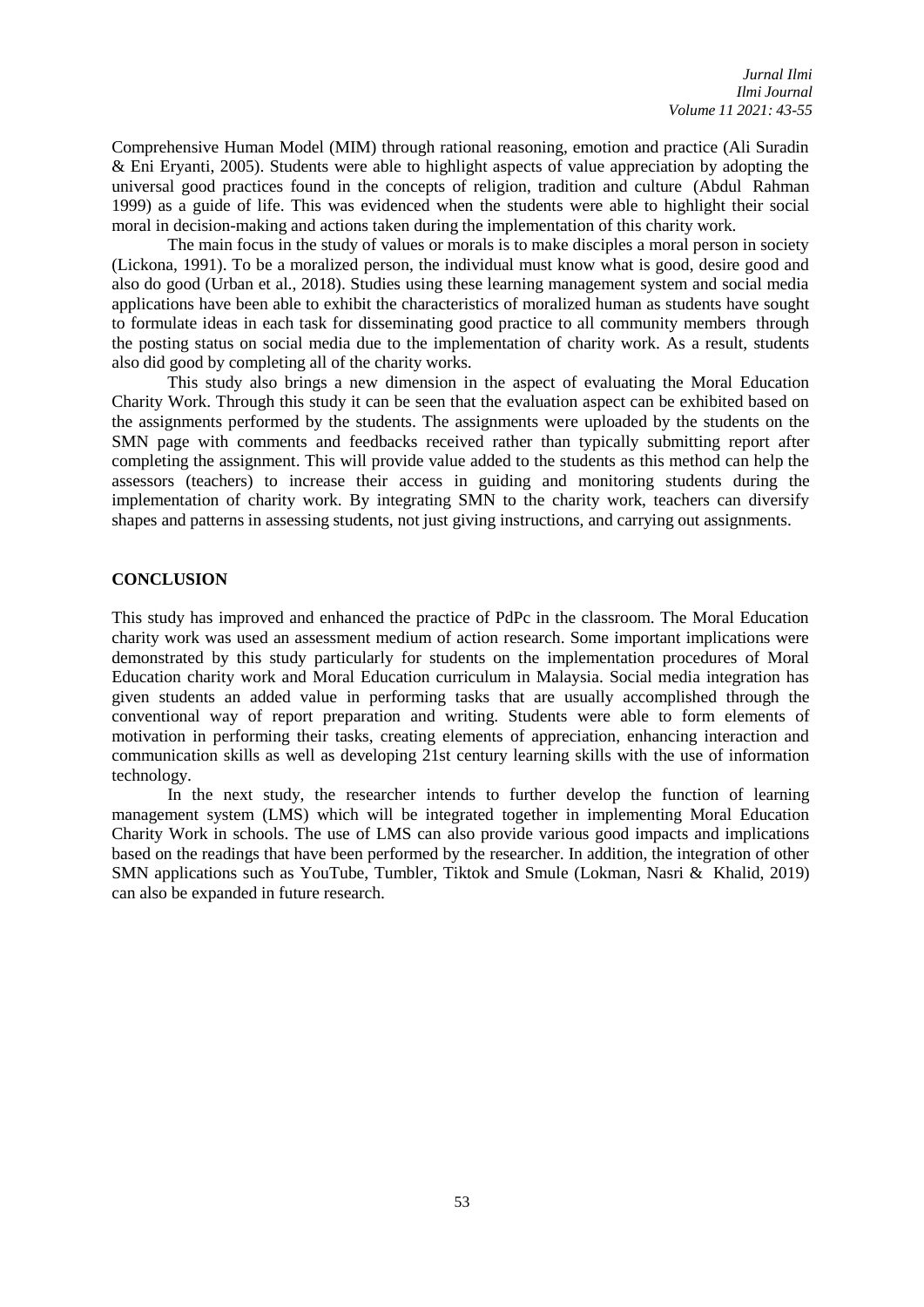# **REFERENCES**

- Abdul Rahman Md. Aroff. (1999). *Pendidikan Moral: Teori Etika dan Amalan Moral*. Serdang: Penerbit UPM
- Ainuddin Yacob, Abdullah Mat Rashid@Mat Idris. (2013). Persepsi Pelajar Terhadap Penerapan Nilai-Nilai Murni Dalam Pengajaran Guru Aliran Teknikal. *Seminar Pasca Siswazah Dalam Pendidikan (Greduc 2013).*
- Ali Suradin & Eni Eryanti. (2005). Penghayatan nilai-nilai murni ke arah pembentukan disiplin pelajar. *Prosiding Seminar Pendidikan JPPG :* 485-495.
- Aydin, S., (2014). EFL writers' attitudes and perceptions toward F-Portfolio use. *TechTrends,* 58(2), pp.59-77.
- Chawinga, W. D. (2016). Teaching and Learning 24/7 using Twitter in a University Classroom: Experiences from a Developing Country. *E-Learning and Digital Media* 13 (1-2): 45-61. doi:10.1177/2042753016672381.
- Craig, D.V. (2004). Practitioner action research: Action research to improve practice. Wo*rk Based Learning in Primary Care* (2):324 – 327.
- Diyana Jamari, Norasyikin Mohd Zaid, Hasnah Mohamed, Zaleha Abdullah & Baharuddin Aris.(2017). Learning through social media: students perception. *Man in India* 97(19): 263- 273.
- Gonzalez, S. M. and Gadbury,A. (2016). Using Twitter for Teaching and Learning in an Oral and Maxillofacial Radiology Course. *Journal of Dental Education* 80 (2): 149-155.
- Gwee, S., & Damodaran, S. (2015). Use of Web 2.0 and Mobile Technologies forDeveloping Argumentative Skills. In T. H. Brown & H. J. van der Merwe (Eds.),*The Mobile Learning Voyage - From Small Ripples to Massive Open Waters: 14th World Conference on Mobile and Contextual Learning, mLearn 2015, Venice, Italy,*

*October 17-24, (2015). Proceedings*: 129-142. Cham: SpringerInternational Publishing.

Gurusamy, V., Thambu, N., & Vengadasalam, C. (2019). Kesedaran Sensitiviti Moral Melalui Aktiviti Analisis Filem Pendek: Satu Kajian Tindakan di Kelas Pendidikan Moral (Moral sensitivity awareness through film analysis activities: An action research in a moral education class). Jurnal Pendidikan Malaysia (Malaysian Journal of Education), 44(1), 9-19.

Hairul Faiezi Lokman. (2016). Kajian tindakan penggunaan aplikasi Edmodo dalam pengajaran dan pembelajaran Pendidikan Moral Sekolah Menengah. Tesis Sarjana, Fakulti Pendidikan, Universiti Kebangsaan Malaysia.

- Kemmis, S & McTaggart, R .(1988). *The Action Research Planner, 3rd Ed*. Victoria Australia: Deakin University Press.
- Kemmis, S. (1994). *Educational Research: Planning, Conducting, And Evaluating Quantitative And Qualitative Research, 2nd Ed*. Upper Saddle River, NJ: Pearson Prentice Hall.
- Lickona, T. (1991). *Educating For Character: How Our Schools Can Teach Respect And Responsibility*. New York: Bantam.
- Lydon.N et al.l. (2014). Pemerkasaan Dengan Media Sosial: Aplikasi *Facebook* Dan Pembelajaran Bahasa Inggeris Dalam Kalangan Mahasiswa Antropologi Dan Sosiologi, Universiti Kebangsaan Malaysia. *Malaysian Journal of Society and Space*: 78 – 86.
- Lokman, H Khalid, F.& Nasri, N. (2019). The effectiveness of using twitter application in teaching pedagogy: A meta-synthesis study. *International Journal of Academic Research in Progressive Education and Development 8*, no. 2 (2019): 205-212.
- Malaysian Examination Board.(2008). *Panduan Pelaksanaan dan Penilaian Kerja Kursus Pendidikan Moral Kertas* 2. Putrajaya: Bahagian Pembangunan Kurikulum.
- Ministry of Education Malaysia. (2000) (a). *Huraian Sukatan Pelajaran Pendidikan Moral KBSM. Pusat Perkembangan Kurikulum.* Kuala Lumpur: Dewan Bahasa dan Pustaka.
- Ministry of Education Malaysia. (2017). (b). *Kurikulum Standard Sekolah Menengah Pendidikan Moral*. Putrajaya: Bahagian Pembangunan Kurikulum.